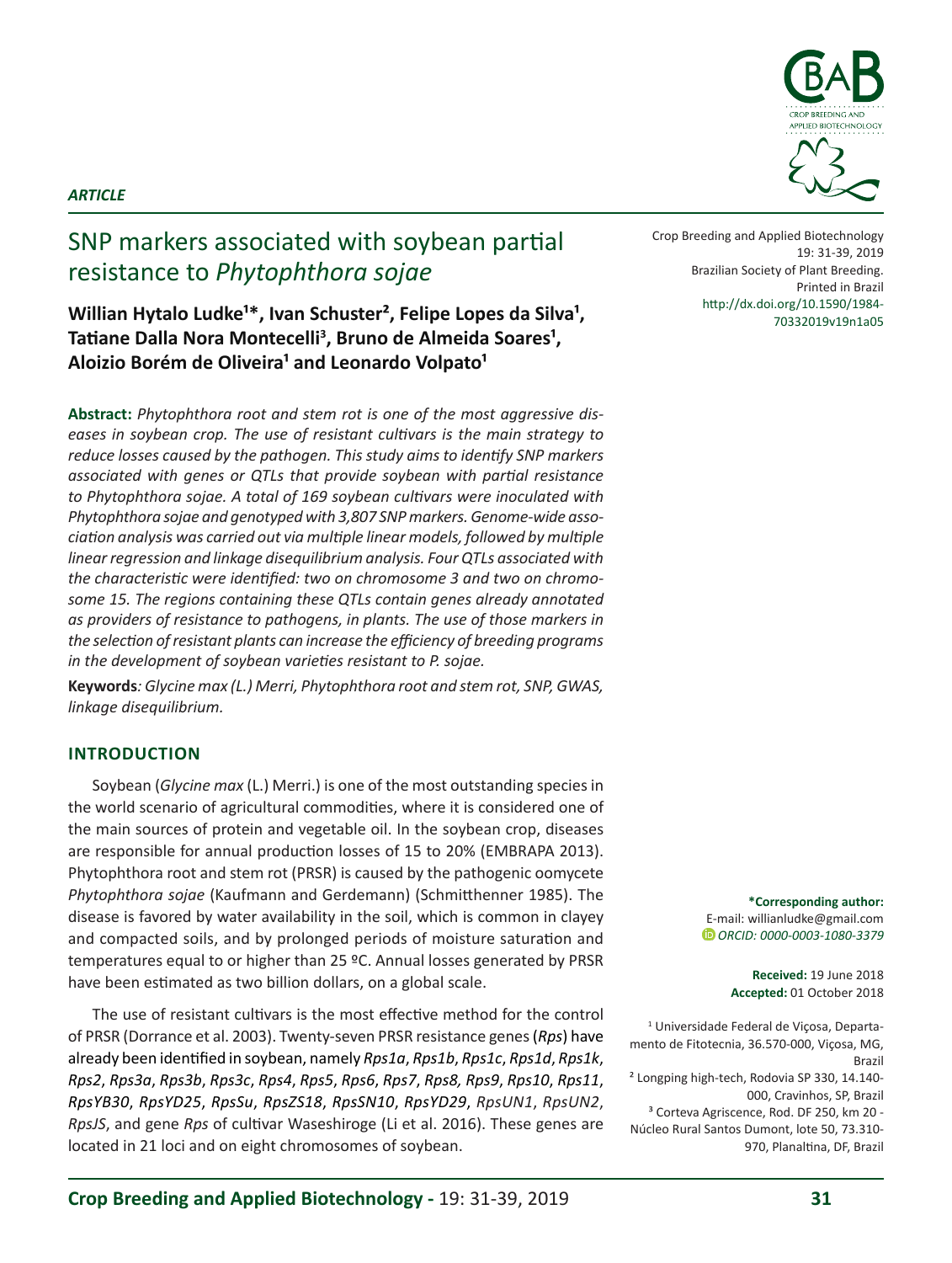Most published studies on resistance to PRSR involve traditional linkage mapping methods. As an alternative, association mapping is a tool used in the identification of markers associated with a trait, which is based on the linkage disequilibrium between alleles in a population. One of its advantages is not require the development of biparental populations. With the use of high-density genotyping with single nucleotide polymorphism (SNP) markers, association mapping has been successfully employed to analyze complex traits in several agricultural crops (Li et al. 2016).

The present paper presents a genome-wide association study (GWAS) using 3,807 high-quality SNPs to identify markers and genes associated with resistance to PRSR. Results can help soybean breeders to more easily develop varieties resistant to PRSR, using marker-assisted selection (MAS).

# **MATERIAL AND METHODS**

## **Genetic material and experimental location**

A total of 169 soybean cultivars were used in the trials, which took place in a greenhouse at the Department of Phytopathology at the Federal University of Viçosa, located in Viçosa - MG, Brazil.

## **Phenotypic analysis**

For phenotyping, *P*. *sojae* inoculum with the virulence formula 1d, 2, 3b, 3c, 4, 5, 6, and 7 was used. The experiment was set up as a completely randomized design with three replicates, and the experimental units consisted of 500 mL plastic cups with eight plants per cup. The substrate used was composed of vermiculite and sand at the 2:1 ratio, autoclaved.

Inoculation was performed occurred at the time of seeding, by the mycelium-inoculum layer method, proposed by Schmitthenner and Bhat (1994). Phenotyping was carried out every 21 days after seeding, by evaluating the roots according to a scale of scores: 1 = no root rot; 2 = up to 25% of root mass rotted; 4 = 50% of root mass rotted; 5 = all roots rotted, up to 20% of seedlings killed; 6 = up to 50% of seedling killed; 7 = up to 75% of seedlings killed; 8 = up to 90% of seedlings killed; 9 = all seedlings killed. Subsequently cultivars with scores of 1.0 to 4.0 are considered to have high partial resistance; 4.1 to 5.0 have moderate partial resistance; 5.1 to 6.0 are moderately susceptible; and 6.1 to 9.0 are highly susceptible to phytophthora root and stem rot (PRSR), as proposed by Dorrance et al. (2003).

# **Genotyping with SNP markers**

DNA samples from the 169 soybean cultivars were extracted according to protocol described by McDonald et al. (1994) with some modifications and genotyped with 6,000 SNPs using the BARCSoySOY6K BeadChip platform (Illumina Inc., San Diego, USA), which corresponds to a subset of the SoySNP50K BeadChip platform (Song et al. 2013). Genotyping was performed by Deoxi Biotechnology Ltd® (Araçatuba, São Paulo, Brazil).

After the monomorphic markers or markers with 10% of missing data (call rate equal to 90%) or minor allele frequency (MAF; lower than 5%) were eliminated, 3,807 markers were left for the genome-wide association analyses. Loci with a heterozygous genotype for the SNPs were considered missing data.

# **Population structure**

The structure of this variety population was previously evaluated by Contreras-Soto et al. (2017) with the same set of markers. In summary, the population-structure analysis was conducted by the Markov Chain Monte Carlo (MCMC) methodology, with Bayesian estimation algorithm, using InStruct software (Gao et al. 2007). Posterior probabilities were estimated using five independent rounds of the MCMC sampling algorithm for each number of simulated groups (*k*), with *k* ranging from 2 to 10, with no preliminary information of the population. A burn-in period of 5,000 iterations and a run length of 50,000 iterations were adopted. The best estimate of the *k* number of genotypes was defined by the lowest mean likelihood and deviance information criterion values among the nine simulated clusters (Spiegelhalter et al. 2002).

## *DIC* = *D̅* + *pD*

where *D* is the Bayesian measure of model fit, defined as the *α posteriori* expectation of deviance (*D* = *E*<sub>θ//</sub>[−2 · *lnf*(y/θ)]); and *pD* is the effective number of parameters, which measures the model complexity.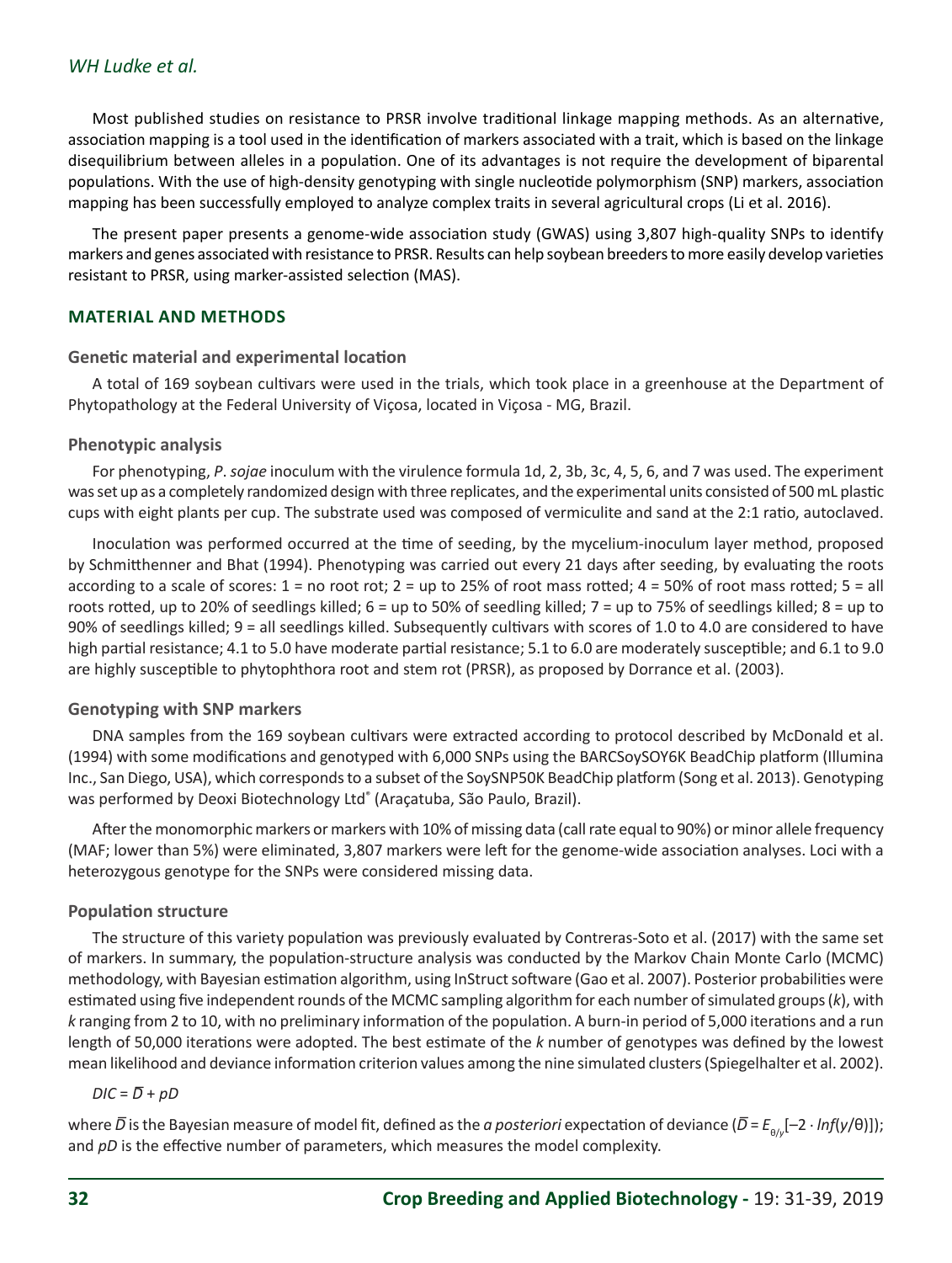# **Genome-wide association (GWA) analysis**

The analysis of association of genotypic data with the phenotype was undertaken by the Compressed Mixed Linear Models method (Zhang et al. 2010) for the 169 cultivars, using the Genome Association and Prediction Integrated Tool (GAPIT) package of the R analytical platform. The mixed linear model (MLM) can be described as *y* = *X*β + *Zu* + *e*, where *y* is the vector of phenotypic observations; β is a vector containing the fixed effects, including the molecular markers and the population structure (Q); *u* is a vector of random additive genetic effects of the multiple QTLs in the background of the cultivars; *X* and *Z* are the incidence matrices; and *e* is the vector of random residual effects. Vectors *u* and *e* have normal distribution, with mean zero and variance shown as follows:

 $var\begin{pmatrix} u \\ e \end{pmatrix} = \begin{pmatrix} G & 0 \\ 0 & R \end{pmatrix}$ 

where  $G = \sigma \frac{2}{a}K$ , in which  $\sigma \frac{2}{a}$  is the additive genetic variance and K is the kinship matrix. Homogeneous variance is assumed for the residual effect, with a mean of = *I*σ<sup>2</sup><sub>e</sub>, where σ<sup>2</sup><sub>e</sub> is the residual variance.

Markers with probability (*P*) values *<0.001* were considered significant in the SNP/phenotype association analysis, and the Manhattan and Quantile-quantile (Q-Q) plots were developed from the P-value significance data.

To identify non-redundant markers and consequently the number of QTLs, a multiple regression analysis was carried out with stepwise model selection, using only the significant markers in the analysis of mixed linear models. Multiple regression analysis was performed in the JMP program, at the 5% input and output probability level.

The linkage disequilibrium (LD) measure was calculated using Haploview, by the following formula: , where D' is a linkage disequilibrium measure and pA, qa, pB, and qb are the frequencies of the alleles being compared. The root square of  $r^2$  can be defined as the coefficient of correlation between the corresponding alleles.

# **Linkage disequilibrium**

Linkage disequilibrium blocks were obtained by the Solid Spine method, using Haploview software. A cutoff point of 1% was adopted; i.e., if the addition of a SNP in a block results in allelic recombination greater than 1%, then the SNP is not included in the block.

# **Identification of candidate genes**

The candidate genes were identified through the soybean database of the PlantGDB platform (Duvick et al. 2008). The genes closest to the markers associated with the trait were selected and the protein synthesized by those genes was subsequently identified.

# **RESULTS AND DISCUSSION**

# **Phenotypic variation**

Of the 169 cultivars analyzed for partial resistance to PRSR (*P. sojae* strains 1d, 2, 5, 6, and 7), 24.85% were highly susceptible, 18.34% were moderately susceptible, 7.69% were moderately resistant, and 49.11% were highly resistant. Cultivar BRS 133, considered a standard for susceptibility, was highly susceptible, with a score of 6.56. 'Resistance standards' CD 206 and CD 201 were highly resistant (1.0 and 2.33, respectively). These results demonstrate the viability and efficiency of the *P. sojae* inoculum used. Because an inoculum containing more than one strain was used, one can infer that the set of varieties evaluated includes varieties resistant or moderately resistant to more than one strain of *P. sojae*. Qin et al. (2017) classified 97 accessions of soybean as resistant to one or more strains (1, 3, 7, 17, and 25) of *P. sojae*. Huang et al. (2016), in turn, identified 168 accessions resistant to 1 – 11 *P. sojae* isolates. The use of these cultivars resistant to multiple strains can contribute to the management of PRSR and to maintain the effectiveness of *Rps* genes.

The observed heritability for resistance to *P. sojae* in this study was 49.00%. McBlain et al. (1991) obtained 54.00% heritability, while Schneider et al. (2016) found 50.00%. Other authors have reported heritability for soybean resistance to *P. sojae* ranging from 59.00% to 92.00% (Tucker et al. 2010, Wu et al. 2011, Lee et al. 2013).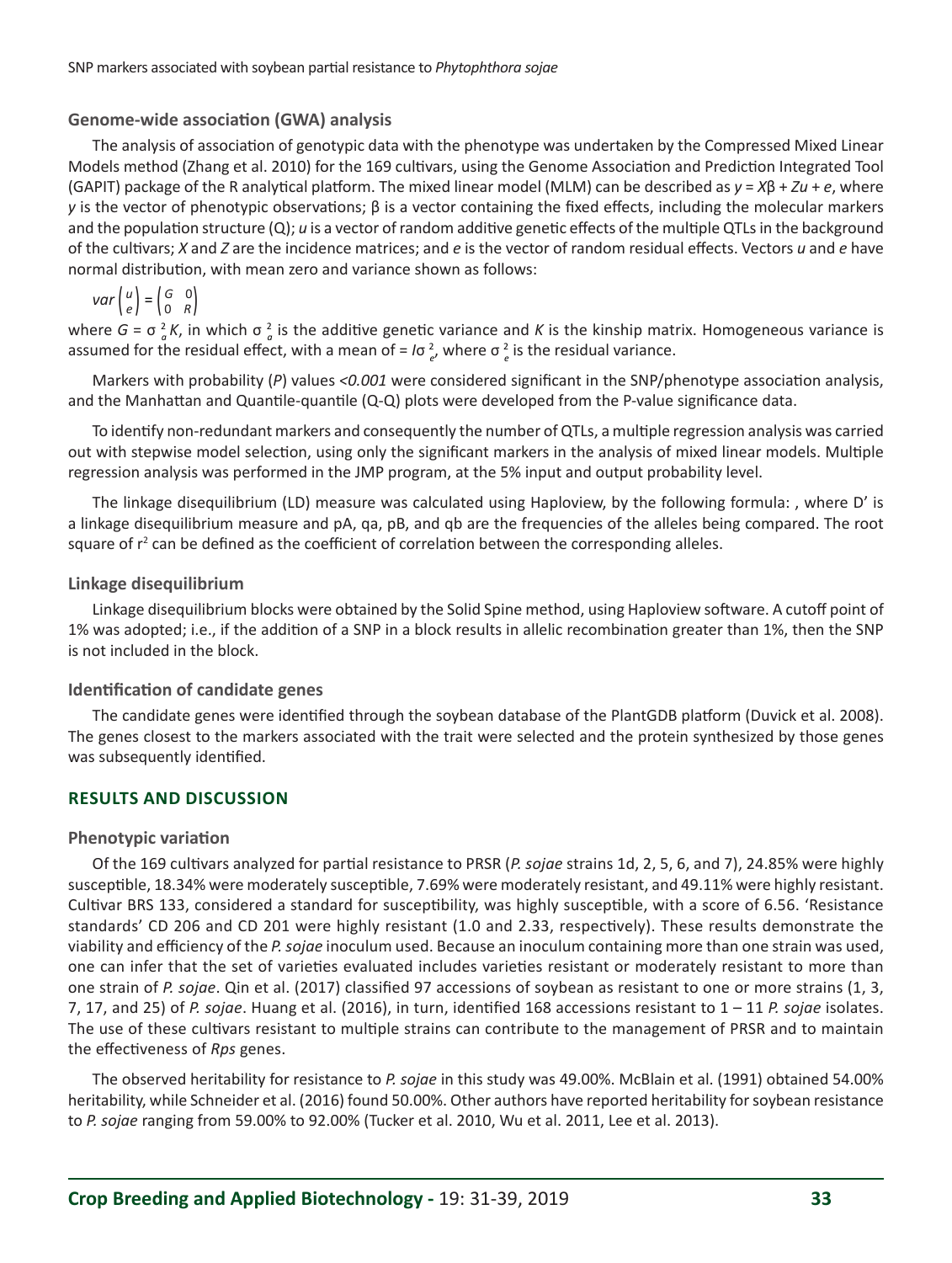## **Population structure**

Contreras-Soto et al. (2017) evaluated the structure of this population of soybean varieties with this same set of markers. The number of populations that met the lowest likelihood mean and lowest deviance information criterion was nine. In this nine-group structure, 43% of the varieties have more than 50% probability of belonging to their respective groups.

## **Genome-wide association analysis**

The 3,807 SNP used in the present study are widely distributed on all chromosomes of the soybean genome. Consequently, few genomic regions were not covered by the markers, thereby allowing for greater reliability in the detection of possible QTLs related to soybean resistance to PRSR.

The mixed linear model includes fixed and random effects, and for the evaluation of this model, we used the population structure (Q matrix) and kinship (K) matrices. Considering the Bayesian information criterion, the obtained results showed adequate fit to the model (Q + K). The compressed mixed linear model (CMLM) approach, in turn, reduces the effective size of the dataset, grouping the individuals (Zhang et al. 2010).

Few GWASs of partial resistance to *P. sojae* can be found in the literature. Sun et al. (2014) conducted a GWAS with 175 accessions of soybean using a set of 495 simple sequence repeat (SSR) markers and identified four significant markers. Li et al. (2016) used 472 accessions of soybean genotyped with 59,854 high-quality SNPs and identified a highly associated marker on chromosome 13 (*P-value* < 0.000001). Schneider et al. (2016) used approximately 800 plant introductions (PIs) originating from the Republic of Korea with high-quality markers in the Soy50KSNPChip panel and identified 16 markers on chromosomes 3, 13, and 19. Qin et al. (2017) used 189 accessions of soybean with 42,29 SNPs and identified 31 markers on chromosomes 3, 4, 5, 7, 10, 13, 14, and 18.

In the present study, we used 169 soybean cultivars and 3,807 SNP markers. According to the CMLM analysis, eight markers were significantly associated with soybean partial resistance to *P. sojae*, five of which were located on chromosome 3 and three on chromosome 15 (Table 1 and Figure 1a).

On chromosome 3, the associated markers were Gm03\_3225968, Gm03\_4782127, Gm03\_5106459, Gm03\_5217414, and Gm03\_5341695. These are located in a 2.11-Mb interval on chromosome 3, at positions 3.23, 4.78, 5.11, 5.22, and 5.34 Mb, respectively. Gm03\_5217414 was the most significant SNP marker, with a *P-value* of 1.49 × 10–5, accounting for 16.77% of the phenotypic variation. Qin et al. (2017) found four markers in that same region of chromosome 3, at positions 3.11, 3.89, 4.48, and 5.49 Mb, associated with resistance to *P. sojae*. Schneider et al. (2016) also identified

| a)            |                |                  |                 |           |          |            |             |
|---------------|----------------|------------------|-----------------|-----------|----------|------------|-------------|
| <b>SNP</b>    | <b>Alleles</b> | Chr <sup>1</sup> | <b>Position</b> | $R^2$ (%) | P-value  | <b>MAF</b> | $-Log10(p)$ |
| Gm03_3225968  | G/A            | 3                | 3225968         | 11.2      | 0.000855 | 0.39       | 3.06        |
| Gm03 4782127  | T/C            | 3                | 4782127         | 12.2      | 0.000395 | 0.29       | 3.40        |
| Gm03 5106459  | T/G            | 3                | 5106459         | 14.5      | 0.0001   | 0.36       | 4.00        |
| Gm03 5217414  | C/T            | 3                | 5217414         | 16.8      | 1.49E-05 | 0.24       | 4.83        |
| Gm03 5341695  | A/G            | 3                | 5341695         | 14.7      | 8.19E-05 | 0.17       | 4.09        |
| Gm15 11496274 | T/C            | 15               | 11496274        | 11.7      | 0.000457 | 0.34       | 3.34        |
| Gm15 18422604 | T/C            | 15               | 18422604        | 10.6      | 0.000853 | 0.07       | 3.07        |
| Gm15 19326210 | T/C            | 15               | 19326210        | 11.0      | 0.000607 | 0.06       | 3.22        |
| b)            |                |                  |                 |           |          |            |             |
| <b>SNP</b>    | <b>Alleles</b> | Chr <sup>1</sup> | <b>Position</b> | $R^2$ (%) |          |            |             |
| Gm03 5217414  | C/T            | 3                | 5217414         | 13.90     |          |            |             |
| Gm15 18422604 | T/C            | 15               | 18422604        | 18.42     |          |            |             |
| Gm03 3225968  | G/A            | 3                | 3225968         | 21.10     |          |            |             |

*Table 1.* Significant markers associated with partial resistance to *P. sojae* considering *P-values* <0.001 **(a)**. Significant markers associated with partial resistance to *P. sojae* according to the multiple regression analysis by the stepwise model **(b)**

<sup>1</sup> Chromosome; <sup>2</sup> R<sup>2</sup> of the regression model, with the addition of the markers.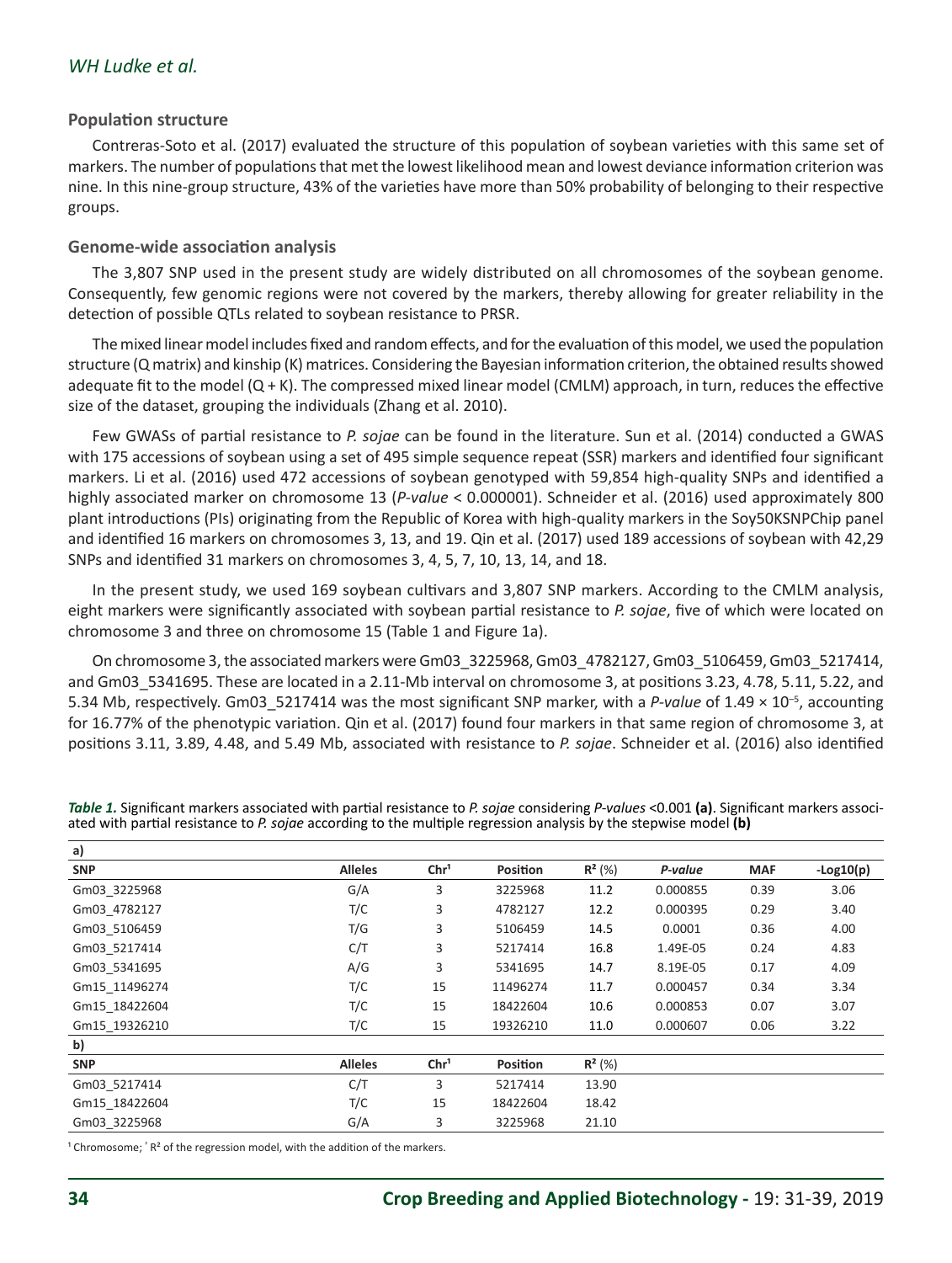five markers in that region of chromosome 3, at positions 3.85, 3.86, 4.27, 4.28, and 4.31 Mb. Huang et al. (2016) found, also in that region, two markers associated with resistance to *P. sojae*, at positions 3.66 and 5.15 Mb. All markers associated with resistance to *P. sojae* located on chromosome 3, except for Gm03\_3225968, are within the QTL *Phytoph 14-5* (Lee et al. 2013).

On chromosome 15, the associated markers were Gm\_15\_11496274, Gm\_ 15\_11496274, and Gm\_ 15\_19326210, located in a 7.83-Mb region, at positions 11.50, 18.42 and 19.33 Mb, respectively. Huang et al. (2016) also located two SNPs associated with resistance to *P. sojae* at positions 15.53 and 48.86 Mb. Marker Gm15\_ 11496274 is located within the QTLs *Phytoph 5-2* (Wu et al. 2011) and *Phytoph 14-9* (Lee et al. 2013).

The Q-Q plot indicated the occurrence of divergence between the observed and expected values in the null hypothesis, by the  $\chi^2$  test, with 7 points displaced from the diagonal line (Figure 1b). According to Patterson et al. (2006), deviations from the diagonal line indicate true associations between markers and phenotype. The fact that most of the points are positioned on the diagonal line proves that CMLM was adequate in eliminating false positives. The points deviating from the diagonal, positioned above that line, confirm the association of significant SNPs related to partial resistance to *P. sojae*.

For a more in-depth evaluation of these regions of chromosomes 3 and 15 containing significant markers, an analysis of linkage disequilibrium (LD) between the SNP markers in these intervals was carried out. On chromosome 3, the region comprised between the significant markers



*Figure 1.* Manhattan plot of GWAS for partial resistance to *P. sojae* **(a)**. *Q-Q Plot* of GWAS for partial resistance to *P. sojae* **(b)**

includes 1.88 Mb, containing four blocks in LD (Figure 2a). Marker Gm03\_3225968 is in a LD block of 247 Mb, which contains two other markers. Markers Gm03\_4782127 and Gm03\_5106459 are 324 kb apart and are in linkage disequilibrium in a 440-Kb block, which contains four other markers. Marker Gm03\_3225968 is in linkage disequilibrium in relation to markers Gm03\_4782127 and Gm03\_5106459 and 1.56 Mb apart from marker Gm03\_4782127.

In the region of chromosome 15 containing the significant markers, there are three blocks in LD (Figure 2b). Marker Gm15 11496274 is in a DL block of 124 Kb, which has two other markers. Marker Gm15 18422604 is in LD Gm15\_19326210, and the two are in a LD group of 2.5 Mb, which contains another four markers. Between these two DL blocks there is another LD block with 2.9 Mb, in addition to a 0.93-Mb region in linkage equilibrium.

| <b>SNP</b>    | Chr <sup>1</sup> | Dist. to SNP $(\text{pb})^2$ | Gene <sup>3</sup> | Annotation <sup>4</sup>                                                    |
|---------------|------------------|------------------------------|-------------------|----------------------------------------------------------------------------|
| Gm03 3225968  |                  | inside the gene              | Glyma03g03480     | Auxin-responsive family protein                                            |
| Gm03 5217414  |                  | inside the gene              | Glyma03g04990     | alanine-glyoxylate aminotransferase/beta-alanine-pyruvate aminotransferase |
| Gm03 5341695  |                  | 5010                         | Glyma03g05070     | short-chain dehydrogenase/reductase (SDR) family protein                   |
| Gm15 11496274 | 15               | 5320                         | Glyma15g15030     | unknown protein                                                            |
| Gm15 18422604 | 15               | 4071                         | Glyma15g20550     | pectinesterase family protein                                              |
| Gm15 19326210 | 15               | inside the gene              | Glyma15g21130     | Expansin-like B3 precursor (EXLB3)                                         |

<sup>1</sup> Chromosome; <sup>2</sup> Distance to SNP in pb; <sup>3</sup> Genome Wm82.a1.v1; <sup>4</sup>Annotation description provided by Plant GDB (http://www.plantgdb.org)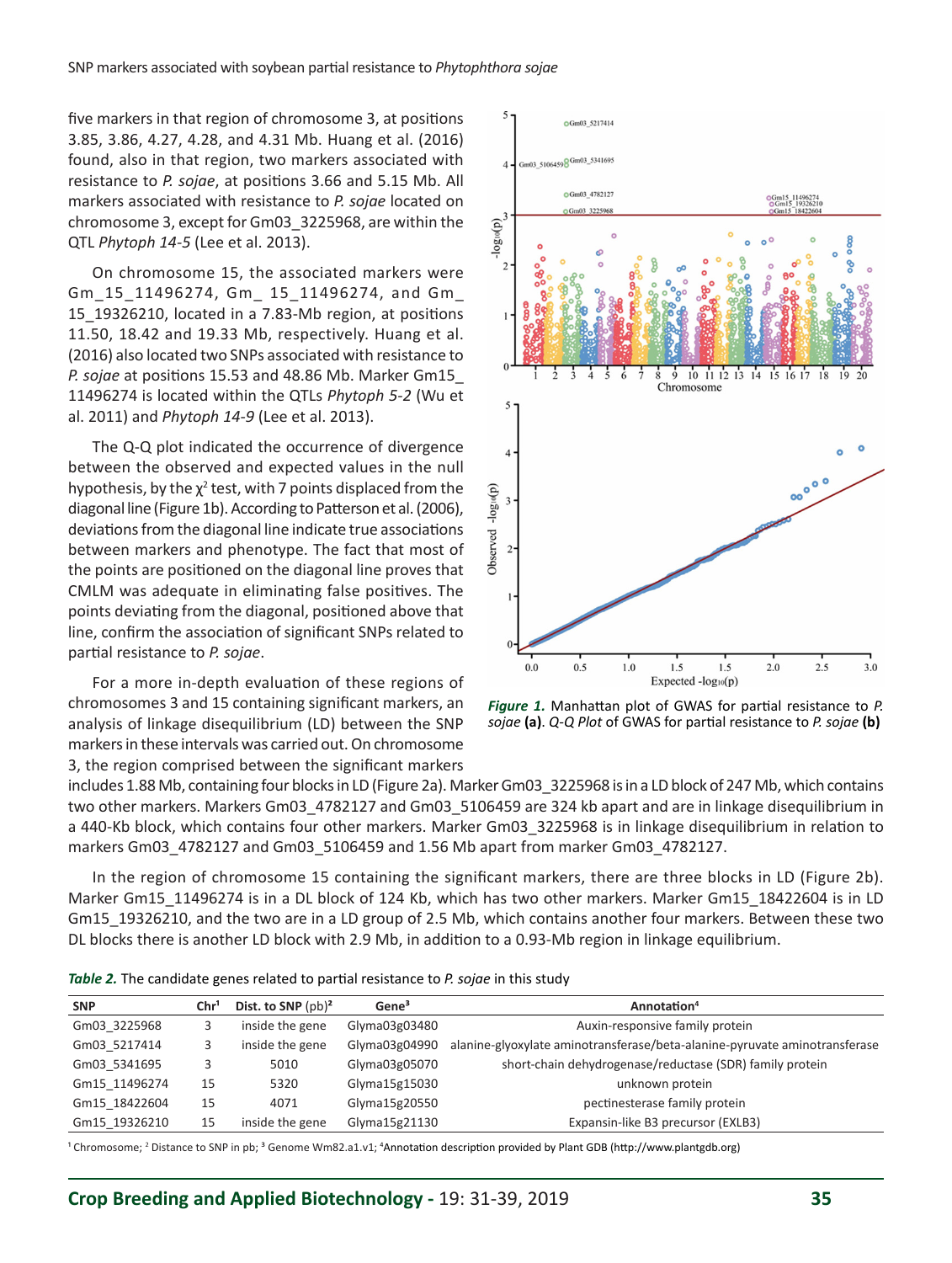

*Figure 2.* Linkage disequilibrium block formed by SNPs located in a region with 4.14 Mb in chromosome 3 **(a)**. Linkage disequilibrium block formed by SNPs located in a region with 4.14 Mb in chromosome 15 **(b)**.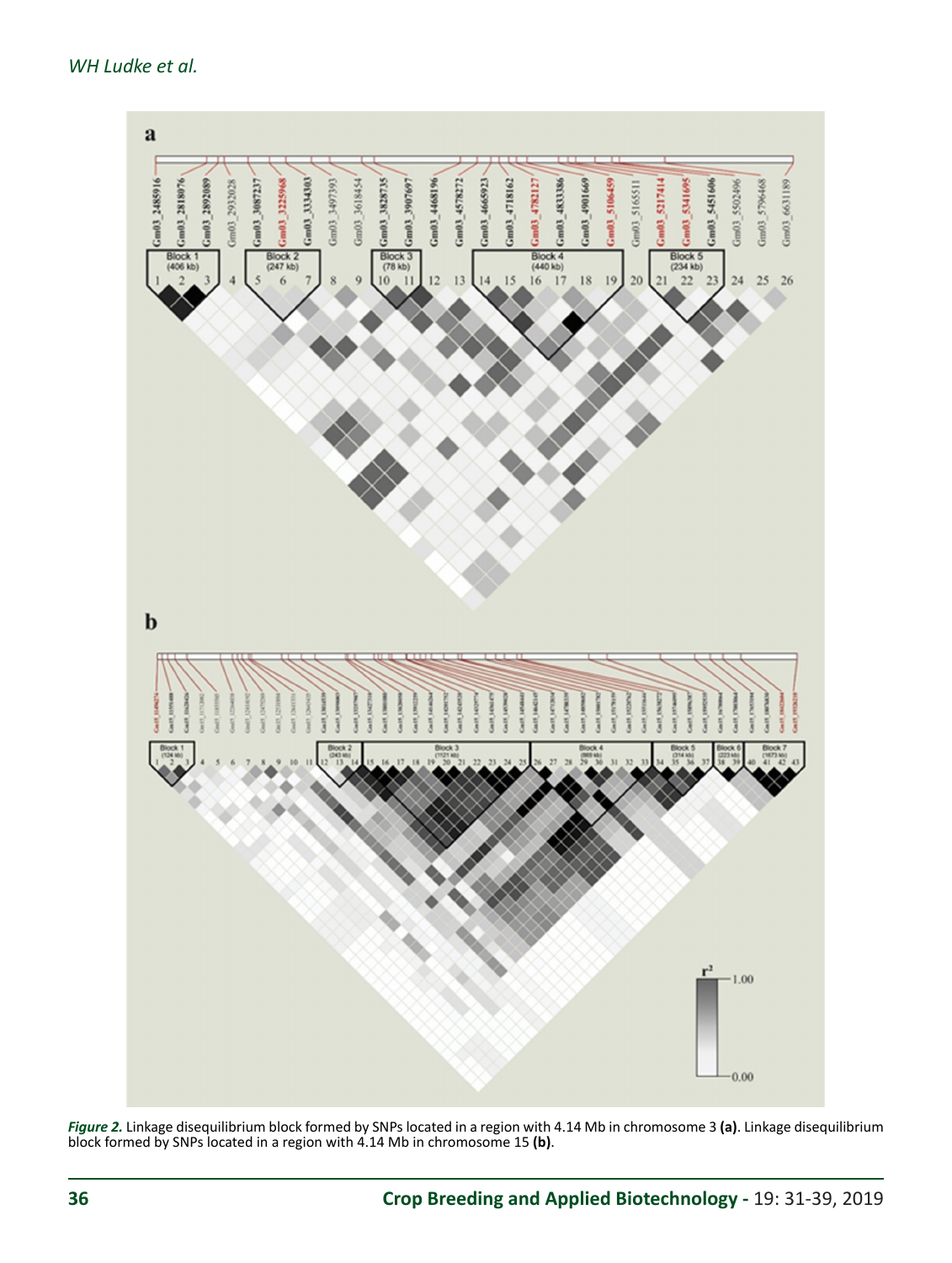The eight significant markers in the CMLM analysis were used in multiple regression analysis with the stepwise model selection procedure (Table 2). Markers Gm03\_5217414, Gm15\_18422604, and Gm03\_3225968 were significant in the multiple regression analysis, indicating the existence of three resistance QTLs: two on chromosome 3 and one on chromosome 15. Together, these markers explain 21.1% of the variation observed for soybean resistance to *P. sojae*.

Based on the distance between markers Gm15\_18422604 and Gm15\_19326210 in relation to marker Gm15\_11496274 (7.8Mb) and considering the linkage disequilibrium between these regions, this last marker would be expected to be associated with another QTL on chromosome 15. In the multiple regression analysis, marker Gm15\_11496274 was not input into the model, considering an input probability of 5%, but the probability associated with this marker in the model was 5.5%. The inclusion of this marker in multiple regression analysis elevates the  $R^2$  value from 21.10% to 22.90%. This indicates that there are two QTLs of resistance to *P. sojae* on chromosome 15: one in the region of marker Gm15\_11496274 and another in the region of markers Gm15\_18422604 and Gm15\_19326210.

Markers Gm03 4782127 and Gm03 5106459 are in linkage disequilibrium with each other and in linkage equilibrium with the other significant markers of chromosome 3. These markers were not input into the multiple regression model, and their association with resistance to *P. sojae* may be because they are between two QTLs of chromosome 3.

By clustering the varieties per haplotypes observed in the significant markers in the multiple regression, we observe the effect of their association with resistance to *P. sojae* (Figure 3). The difference in average mortality between the varieties containing the haplotypes with alleles of resistance for markers Gm03\_3225968, Gm03\_5217414, and Gm15\_18422604 (G, C, and T alleles, respectively) and the varieties containing the haplotype with alleles of susceptibility in these markers (A, T, and C, respectively) is 100% (Figure 3a). None of the varieties used in this study has the haplotypes with A, C, and C or G, C, and C alleles in markers Gm03\_3225968, Gm03\_5217414, and Gm15\_18422604. The gradual variation in average mortality of the groups of varieties with the other haplotypes indicates the additive action of the QTLs identified.

Considering also marker Gm15\_11496274, the inclusion of the T allele in the haplotypes together with the other three markers slightly reduces mortality, whereas the addition of the C allele slightly increases it. The exception is the

haplotype associated with greater susceptibility, for which the difference in average mortality with the inclusion of the C or T allele is 28% (Figure 3b). This finding points to the existence of a QTL associated with resistance to *P. sojae* in the region of marker Gm15\_11496274. This QTL acts by reducing susceptibility in the varieties that do not possess the resistance alleles of the other QTLs, but does not increase resistance when the other QTLs have resistance alleles.

# **Candidate genes identified**

All markers identified as being associated with soybean resistance to *P. sojae* are in regions containing genes that provide the plant with resistance to pathogens.

Marker Gm03\_3225968 is within the coding sequence of gene Glyma03g03480 (Table 3), which belongs to the auxin-responsive family (ARF) protein, which are components that provide specificity of response to auxins (Li et al. 2016). Auxins, in turn, contribute to the susceptibility of plants to pathogen attack, since they provide these pathogens with nutrients (Pieterse et al. 2012).

Marker Gm03\_5217414 is located within gene Glyma03g04990 (Table 3), which is an alanine-glyoxylate aminotransferase/beta-alanine-pyruvate aminotransferase, a protein related to photorespiratory activities involved



*Figure 3.*Mean mortality in soybean caused by *P. sojae* in the groups of clustered by the haplotypes of markers Gm15\_18422604\_T\_C, Gm03\_5217414\_C\_T and Gm03\_3225968\_G\_A **(a)**. Inclusion of marker Gm15\_11496274\_T\_C and comparison of haplotype means with three (black bars) and four (gray bars) markers **(b)**.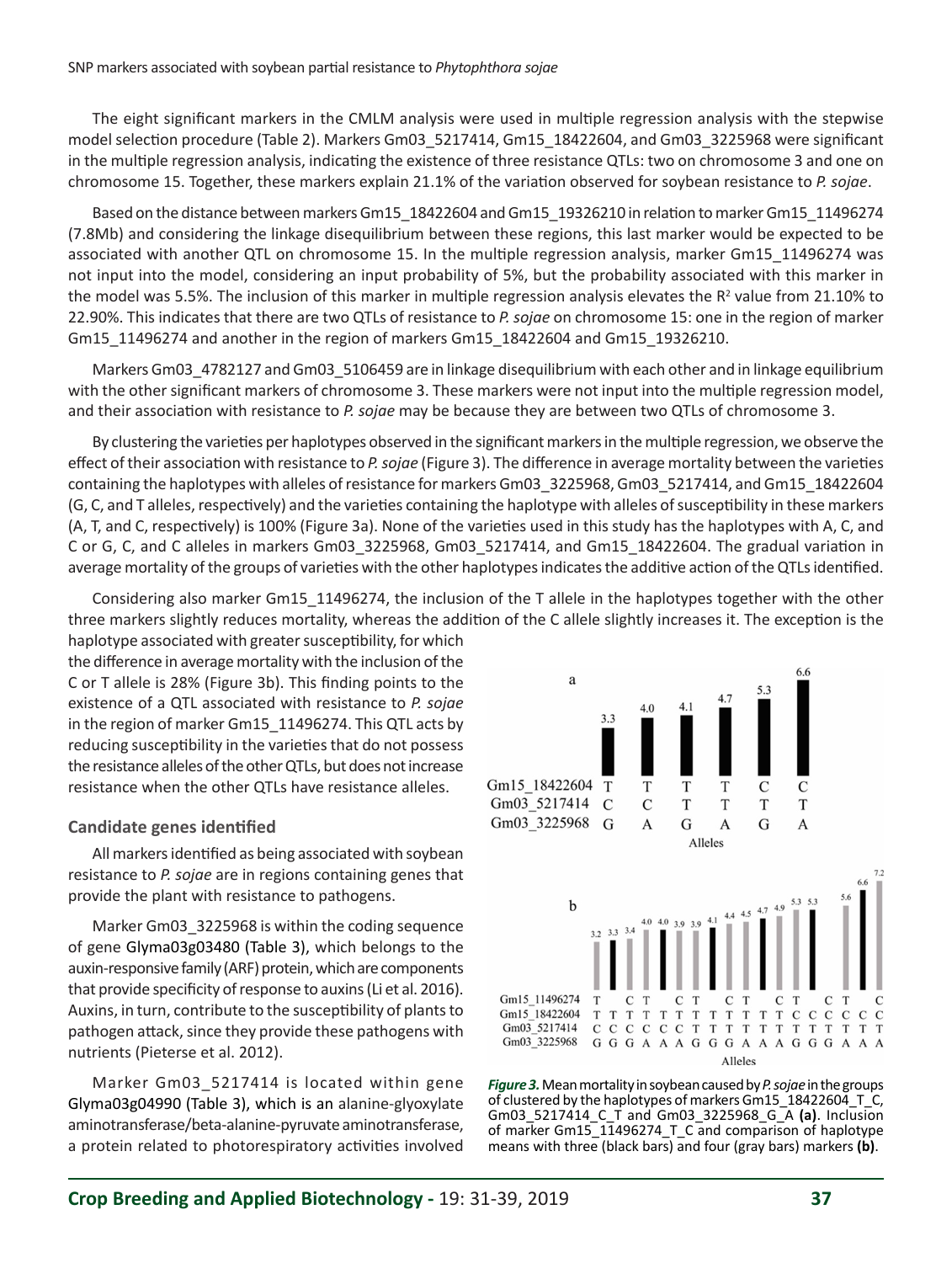in defense mechanisms in the plant-pathogen relationship (Kim et al. 2005). In the same linkage-disequilibrium block containing marker Gm03\_5217414 and gene Glyma03g04990 is also gene Glyma03g05070, 5 kb away from marker Gm03\_5341695. This gene is related to the family of short-chain dehydrogenase/reductase (SDR) proteins, which are also involved in the defense mechanism (Hwang et al. 2012).

Marker Gm15\_11496274 is located at 5.3 kb from gene Glyma15g15030, which does not have gene annotation. Marker Gm15\_18422604 is located at 4 kb upstream of gene Glyma15g20550, involved in the expression of the pectinesterase family, which in turn are involved in soybean defense mechanisms against infection by cyst nematodes (Ithal et al. 2007). Marker Gm15\_19326210, in linkage disequilibrium with marker Gm15\_18422604, is located within gene Glyma15g21130, whose main functions are cell wall expansion and degradation.

The markers identified in this study can be used in soybean breeding programs to increase the frequency of lines with partial resistance to *P. sojae*. Selection of plants containing the resistance haplotype containing the G, C, and T alleles of markers Gm03\_3225968\_G\_A, Gm03\_5217414\_C\_T, and Gm15\_18422604\_T\_C significantly reduces the average mortality of the selected plants.

## **ACKNOWLEDGMENTS**

This research was supported by the CNPq (National Council for Scientific and Technological Development; grants no. 560465/2010-6 and 305900/2011-0), CAPES (Coordination for the Improvement of Higher Education Personnel), COODETEC, and UFV (Federal University of Viçosa).

## **REFERENCES**

- Contreras-Soto RI, Mora F, Oliveira MAR, Higashi W, Scapim CA and Schuster I (2017) A Genome-wide association study for agronomic traits in soybean using SNP markers and SNP-based haplotype analysis. **PLoS One 12**: 1-22.
- Dorrance AE, McClure SA and St. Martin SK (2003) Effect of partial resistance on Phytophthora stem rot incidence and yield of soybean in Ohio. **Plant Disease 81**: 308-312.
- Duvick J, Fu A, Muppirala U, Sabharwal M, Wilkerson MD, Lawrence CJ, Lushbough C and Brendel V (2008) Plant GDB: a resource for comparative plant genomics. **Nucleic Acids Research 36**: 959-965.
- EMBRAPA Empresa Brasileira de Pesquisa Agropecuária (2013) **Tecnologia de produção de soja – região Central do Brasil 2014**. Embrapa Soja, Londrina, 266p.
- Gao H, Williamson S and Bustamante CD (2007) A Markov Chain Monte Carlo approach for joint inference of population structure and inbreeding rates from multilocus genotype data. **Genetics 176**: 1635-1651.
- Huang J, Guo N, Li Y, Sun J, Hu G, Zhang H, Li Y, Zhang X, Zhao J, Xing H and Qiu L (2016) Phenotypic evaluation and genetic dissection of resistance to *Phytophthora sojae* in the Chinese soybean mini core collection. **BMC Genetics 17**: 1-14.
- Ithal N, Recknor J, Nettleton D, Hearne L, Maier T, Baum TJ and Mitchum MG (2007) Parallel genome-wide expression profiling of host and pathogen during soybean cyst nematode infection. **Molecular Plant-Microbe Interactions 20**: 293-305.
- Hwang YJ, Kim KH, Shim S, Yoon MY, Sun S, Kim MY and Van Km Lee SH (2012) Genome-wide mapping of NBS-LRR genes and their association with disease resistance in soybean. **BMC Plant Biology**

**12**: 1-13.

- Kim KJ, Park CJ, An JM, Ham BK, Lee BJ and Paek KH (2005) CaAlaAT1 catalyzes the alanine? 2-oxoglutarate aminotransferase reaction during the resistance response against *Tabacco mosaic vírus* in hot pepper. **Planta 221**: 857-867.
- Lee S, Mian MAR, McHale LK, Wang H, Wijeratne AJ, Sneller CH and Dorrance AE (2013) Novel quantitative trait loci for partial resistance to *Phytophthora sojae* in soybean PI398841. **Theoretical and Applied Genetics 126**: 1121-1132.
- Li L, Guo N, Niu J, Wang Z, Cui X, Sun J, Zhao T and Xing H (2016) Loci and candidate gene identification for resistance to *Phytophthora sojae*  via association analysis in soybean [*Glycine max* (L.) Merr.] **Molecular Genetics and Genomics 3**: 1095-1103.
- Li SB, Xie ZZ, Hu CG and Zhang JZ (2016) A review of auxin response factors in plants. **Frontier in Plant Science 7**: 1-7.
- McBlain, BA, Zimmerly MM, Schmitthenner AF and Hacker JK (1991) Tolerance to Phytophthora rot in soybean: I. Studies of the cross 'Ripley' × 'Harper'. **Crop Science 31**: 1405-1411.
- McDonald MB, Elliot LJ and Sweeney PM (1994) DNA extraction from dry seeds for RAPD analyses in varietal identification studies. **Seed Science & Technology 22**: 171-176.
- Patterson N, Price AL and Reich D (2006) Population structure and eigenanalysis. **PLoS Genetics 2**: 1-21.
- Pieterse CM, Van der Does D, Zamioudis C, Leon-Reyes A and Van Wess SC (2012) Hormonal modulation of plant immunity. **Annual Review of Cell and Developmental Biology 28**: 489-521.
- Qin J, Song Q, Shi A, Li S, Zhang M and Zhang B (2017) Genome-wide association mapping of resistance to *Phytophthora sojae* in a soybean